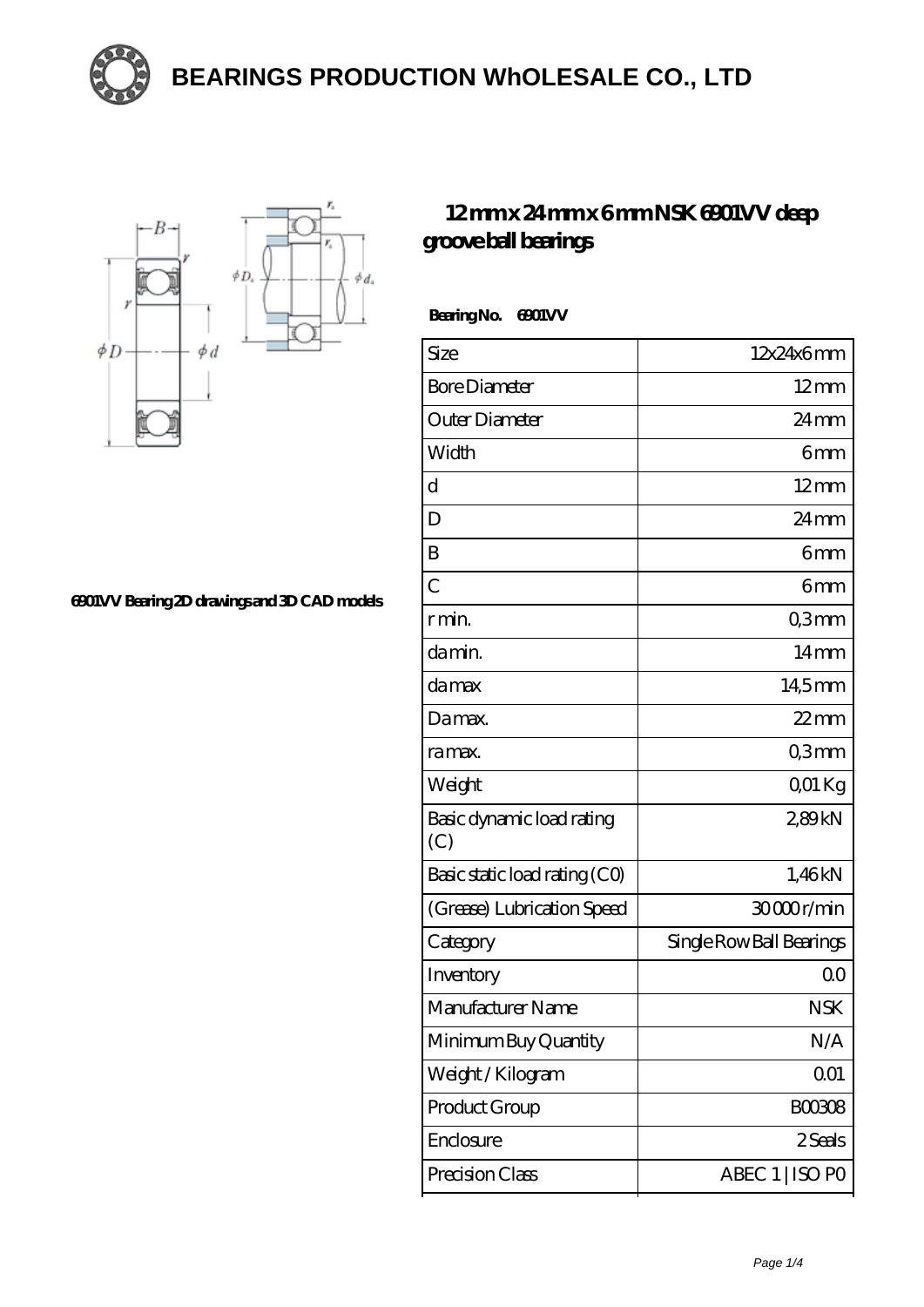

**[BEARINGS PRODUCTION WhOLESALE CO., LTD](https://m.opjfd.com)**

| Maximum Capacity / Filling<br>Slot | No                                                                                                                                                                               |
|------------------------------------|----------------------------------------------------------------------------------------------------------------------------------------------------------------------------------|
| Rolling Element                    | <b>Ball Bearing</b>                                                                                                                                                              |
| Snap Ring                          | No                                                                                                                                                                               |
| <b>Internal Special Features</b>   | No                                                                                                                                                                               |
| Cage Material                      | <b>Steel</b>                                                                                                                                                                     |
| Enclosure Type                     | Non-Contact Seal                                                                                                                                                                 |
| Internal Clearance                 | C0 Medium                                                                                                                                                                        |
| Inch - Metric                      | Metric                                                                                                                                                                           |
| Long Description                   | 12MM Bore; 24MM<br>Outside Diameter; 6MM<br>Outer Race Diameter, 2<br>Seals; Ball Bearing; ABEC 1  <br>ISO PO, No Filling Slot; No<br>Snap Ring, No Internal<br>Special Features |
| Category                           | Single Row Ball Bearing                                                                                                                                                          |
| <b>UNSPSC</b>                      | 31171504                                                                                                                                                                         |
| Harmonized Tariff Code             | 8482105068                                                                                                                                                                       |
| Noun                               | Bearing                                                                                                                                                                          |
| Keyword String                     | Ball                                                                                                                                                                             |
| Manufacturer URL                   | http://www.nskamericas.co<br>m                                                                                                                                                   |
| Manufacturer Item Number           | 6901VV                                                                                                                                                                           |
| Weight/LBS                         | Q011                                                                                                                                                                             |
| Outer Race Width                   | 0.236Inch   6Millimeter                                                                                                                                                          |
| Outside Diameter                   | 0945Inch   24 Millimeter                                                                                                                                                         |
| Bore                               | 0472Inch   12Millimeter                                                                                                                                                          |
| bore diameter:                     | $12 \text{mm}$                                                                                                                                                                   |
| dynamic load capacity:             | 650lbs                                                                                                                                                                           |
| outside diameter:                  | $24 \,\mathrm{mm}$                                                                                                                                                               |
| static load capacity.              | 330lbs                                                                                                                                                                           |
| overall width:                     | 6mm                                                                                                                                                                              |
| bearing material:                  | <b>Steel</b>                                                                                                                                                                     |
| bore type:                         | Round                                                                                                                                                                            |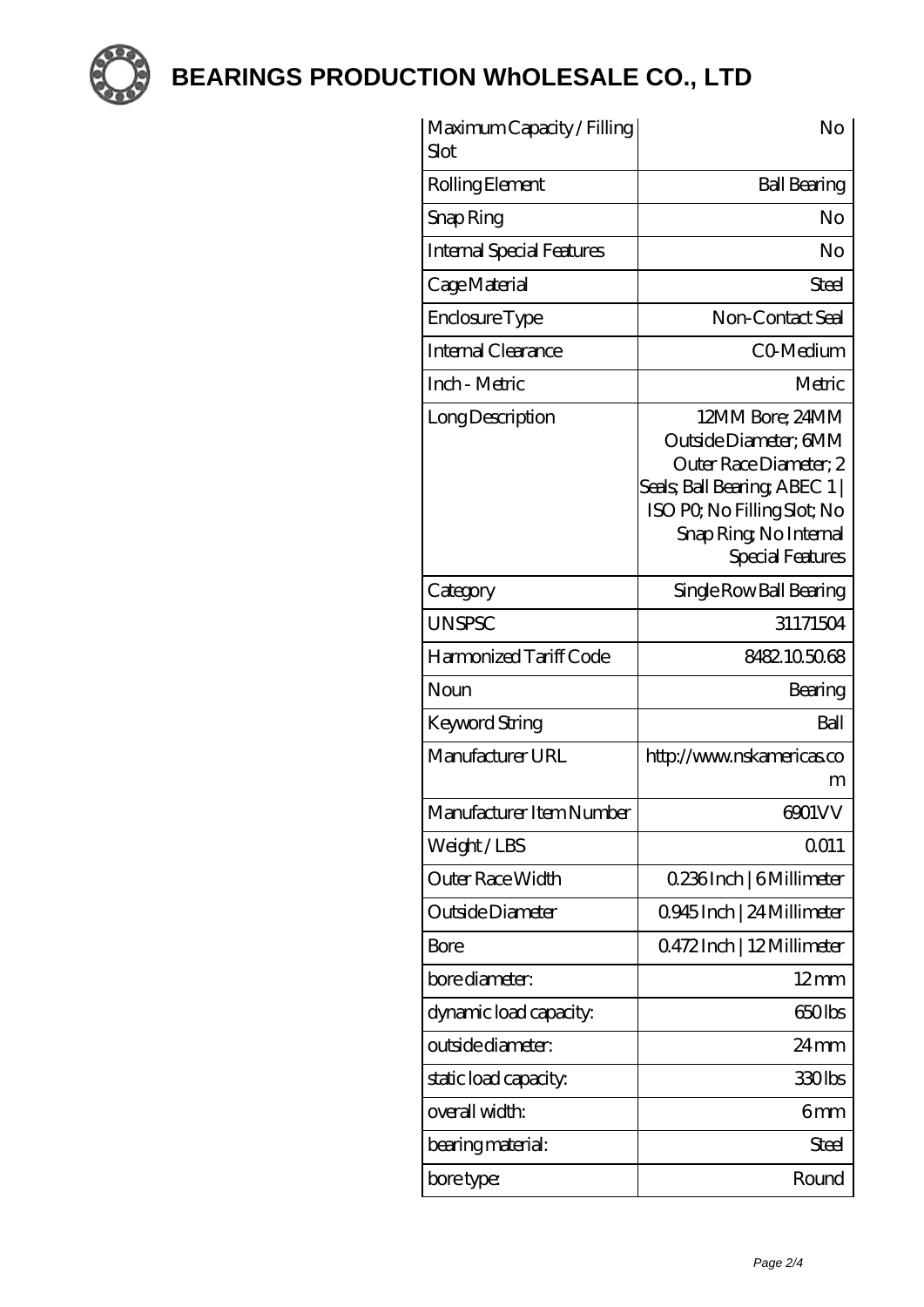

**BEARINGS PRODUCTION WHOLESALE CO., LTD** 

| maximum rpm (grease):    | 3000rpm                  |
|--------------------------|--------------------------|
| closure type:            | Two Non-Contact Seals    |
| maximum rpm (oil):       | 36000rpm                 |
| rowtype & fill slot:     | Single Row Non-Fill Slot |
| manufacturer catalog     | Click here               |
| snap ring included:      | Without Snap Ring        |
| manufacturer upc number: | 029176030536             |
| internal clearance:      | CO                       |
| <b>SRI</b>               | 1.64                     |
| hidYobi                  | 6901VV                   |
| LangID                   | 1                        |
| $D_{-}$                  | 24                       |
| <b>SREX</b>              | 0015                     |
| B                        | 6                        |
| damin                    | 14                       |
| hidTable                 | ecat_NSRDGB              |
| <b>SRE</b>               | 1.64                     |
| mass                     | 001                      |
| GRS rpm                  | 30000                    |
| ra                       | 0 <sub>3</sub>           |
| <b>SRIX</b>              | 0015                     |
| $D_a$                    | 22                       |
| <b>SRIN</b>              | $-0.015$                 |
| CO                       | 1.46                     |
| fo                       | 145                      |
| <b>SREN</b>              | $-0.015$                 |
| DE                       | 21.175                   |
| Prod_Type3               | DGBB_SR_VV               |
| DA                       | 3175                     |
| bomp                     | $\left( \right)$         |
| $Z_{-}$                  | 10                       |
| yobi                     | 6901VV                   |
|                          |                          |